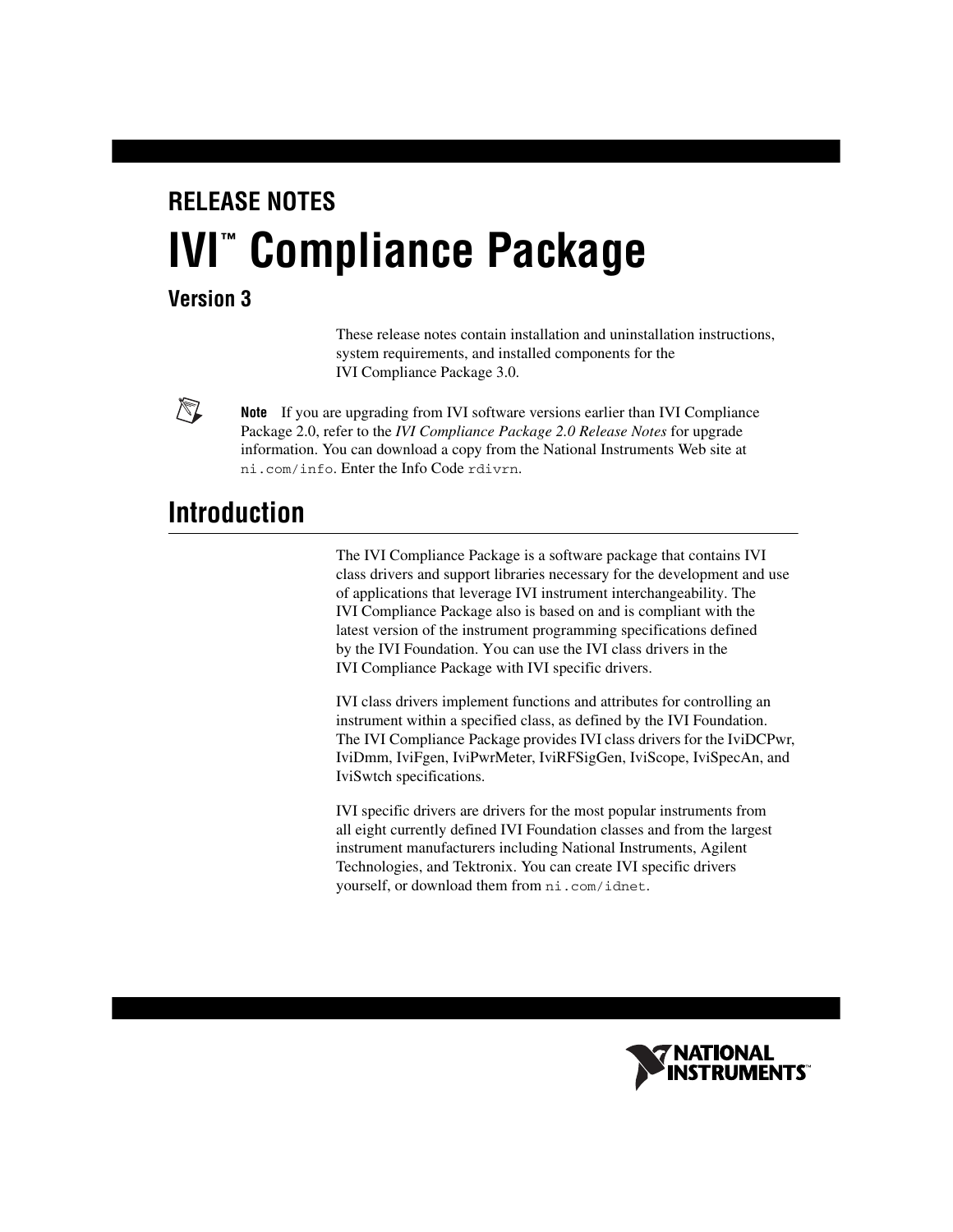$\mathbb{N}$ 

National Instruments recommends that you close all other applications before you install the IVI Compliance Package.

The following list includes minimum system requirements for the IVI Compliance Package.

- Windows Vista x86/Vista 64-bit/XP/2000 Service Pack 4
- LabVIEW version 7.1 or later, if you are using LabVIEW
- LabWindows™/CVI™ version 6.0 or later, if you are using LabWindows/CVI

**Note** IVI Compliance Package 3.0 supports only 32-bit applications on Windows Vista 64-bit. For more information on using National Instruments products with Windows Vista, refer to ni.com/vista.

> You can get the IVI Compliance Package from various distributions such as the National Instruments Device Drivers CD Set, the Switch Executive CD, the Calibration Executive CD, and a stand-alone Web-only distribution.

> If you install a product that is dependent on the IVI Compliance Package, such as Switch Executive, you do not need to install this separate IVI Compliance Package because it is already included in the product installation.

To install the IVI Compliance Package from the National Instruments Device Drivers CD Set, insert Disk 1 and follow the installation steps. When prompted with feature selections, enable the IVI Compliance Package.

To install the stand-alone, Web-only IVI Compliance Package 3.0 version, complete the following steps:

- 1. Download the IVI Compliance Package 3.0 self-extracting archive from http://www.ni.com/downloads by navigating through the **Drivers and Updates** link.
- 2. Double-click the self-extracting archive to launch the installer.
- 3. Click **OK** to begin installation.
- 4. Follow the directions that appear on the screen.

**Note** The IVI Compliance Package Web distribution does not install NI-Spy or Measurement & Automation Explorer (MAX). NI-Spy tracks the calls your application makes to National Instruments test and measurement drivers, such as NI-VXI and NI-VISA. You can use MAX for IVI configuration support. You can use IVI software without these components, but you will not have the features these products supply unless

 $\mathbb{N}$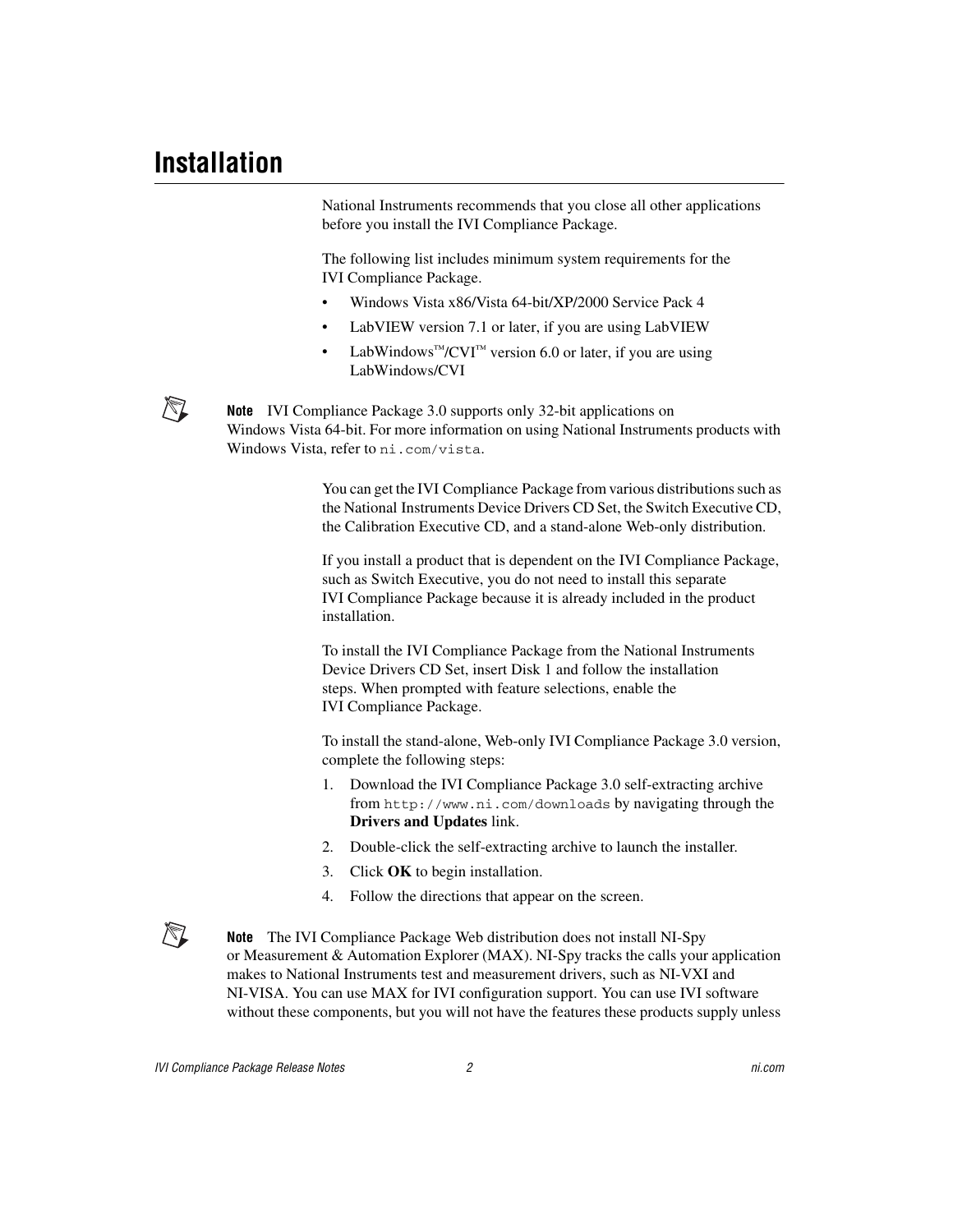you install them. If you have installed other National Instruments products, such as the National Instruments Device Drivers CD Set, you might already have NI-Spy and MAX installed.



**Note** If you install a National Instruments product that installs MAX after installing the Web distribution of the IVI Compliance Package, you must reinstall the IVI Compliance Package to be able to use the updated IVI configuration user interface in MAX.



 $\mathbb{N}$ 

**Note** You must have MAX 4.1 or later installed to use the IVI configuration utility in MAX.

## **Installed Components**

Depending on the software support you select when you install the IVI Compliance Package, the installation includes one or more of the following components:

- IVI class drivers
- IVI class driver LabWindows/CVI support
- IVI class driver C++ wrappers for Measurement Studio (Windows 2000 and XP only)
- IVI class driver wrappers for LabVIEW 7.1, 8.0, and 8.2.1
- IVI class simulation drivers
- IVI class driver examples for LabWindows/CVI, LabVIEW, and Measurement Studio
- IVI Shared Components, version 1.4.0
- IVI configuration plug-in for MAX 4.1 and later
- Online help

**Note** The IVI Compliance Package does not install example programs or C++ wrappers for the following class drivers: IviRFSigGen, IviPwrMeter, and IviSpecAn.